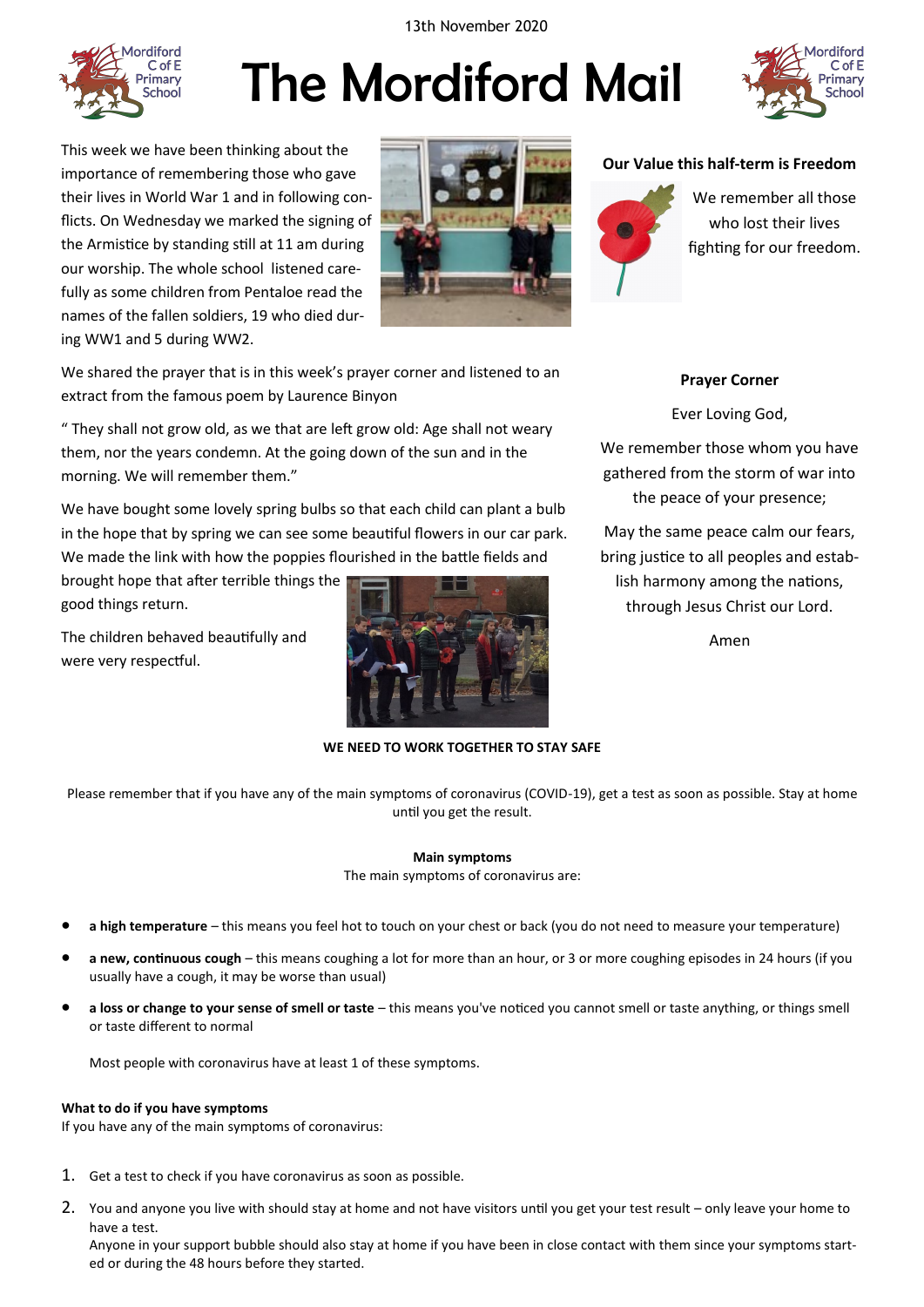



# **Lunch time Supervisors**

We are looking for a couple of people who are able to work as lunch time supervisors 11.30am—1pm from Monday to Friday. If you are interested or know anyone who may be interested please contact the school office as soon as possible.

## **Messages and reminders**

- Please remember that in the current situation we would be grateful if you wish to send treats in for your child's class on birthdays that they are something wrapped inside a sealed bag such as Haribo Star mix treat size bags. This is so the packets inside which the children will take home are untouched by anyone other than the bubbles member of staff and that particular child.
- Thank you to everyone who ordered Christmas Cards/Gift wrap with Art Projects for School. We raised £176.00 for the PTFA.
- **Please can all children to bring wellies or old trainers with them each day. This makes it much easier to stagger lunch and break times over the winter. Thank you for your ongoing support.**

#### **2020-2021 Term Dates**

#### **Autumn Term 2020**

Term Ends: Friday 18th December 2020

**Spring Term 2021** 

Terms Starts: Tuesday 5th January 2021

Half Term: Monday 15th February - Friday 19th February 2021

Term Ends: Thursday 1st April 2021

**Summer Term 2021** 

Term Starts: Tuesday 20th April 2021

Half Term: Monday 31st May - Friday 4th May 2021

#### **Week beginning 10th May KS2 SATS assessments**

Term Ends: Wednesday 21st July 2021



**Well done to all our stars!** New York Chivia, George and Harry

## **Head teachers Award**

Esme thank you for your happy, cheerful and helpful attitude. You are like a little ray of sunshine brightening everyone's day.

#### **Kindness Award**

Ffion in Y5 has nominated Grace "because she always knows when I need a little bit of her kindness"

#### **(Yr R) Lizzie**

You have been trying really hard to keep up your spirits during our long walks. Your resilience and stamina is definitely improving and its great to see you smiling! Keep it up!

#### **(Yr 1) Monnow**

You have been amazing in what has been a week full of changes. You have adapted to a different way of working, even higher ex-

pectations and have worked hard to pull together as a team.

#### Thank you.

#### **(Yr 2) Lydia**

You have excelled yourself this week. You have given your best in EVERYTHING. I have been really impressed with your writing and your explanation of the methods that you have used in maths. Well done.

# **(Yr 3) Poppy and Sariya**

What an amazing start you have made to your time at Mordiford. You have both come in with a great learning attitude, lots of confidence and smiles. Lovely to see you both so settled so quickly.

#### **(Yr 4) Hugo**

I have been so impressed with your hard working attitude and resilience towards all of your lessons. You are listening well and really showing a much more mature approach in class and at play-

times. Well done and keep up this super effort!

#### **(Yr 5) Grace**

You have a fantastic approach to all the work in the classroom. You are dedicated, focused and resilient! Keep it up!

#### **(Yr 6) Christian**

For much improved confidence, self belief and resilience, especially with tricky maths work. You are relishing the challenges and making tremendous progress. Top work!